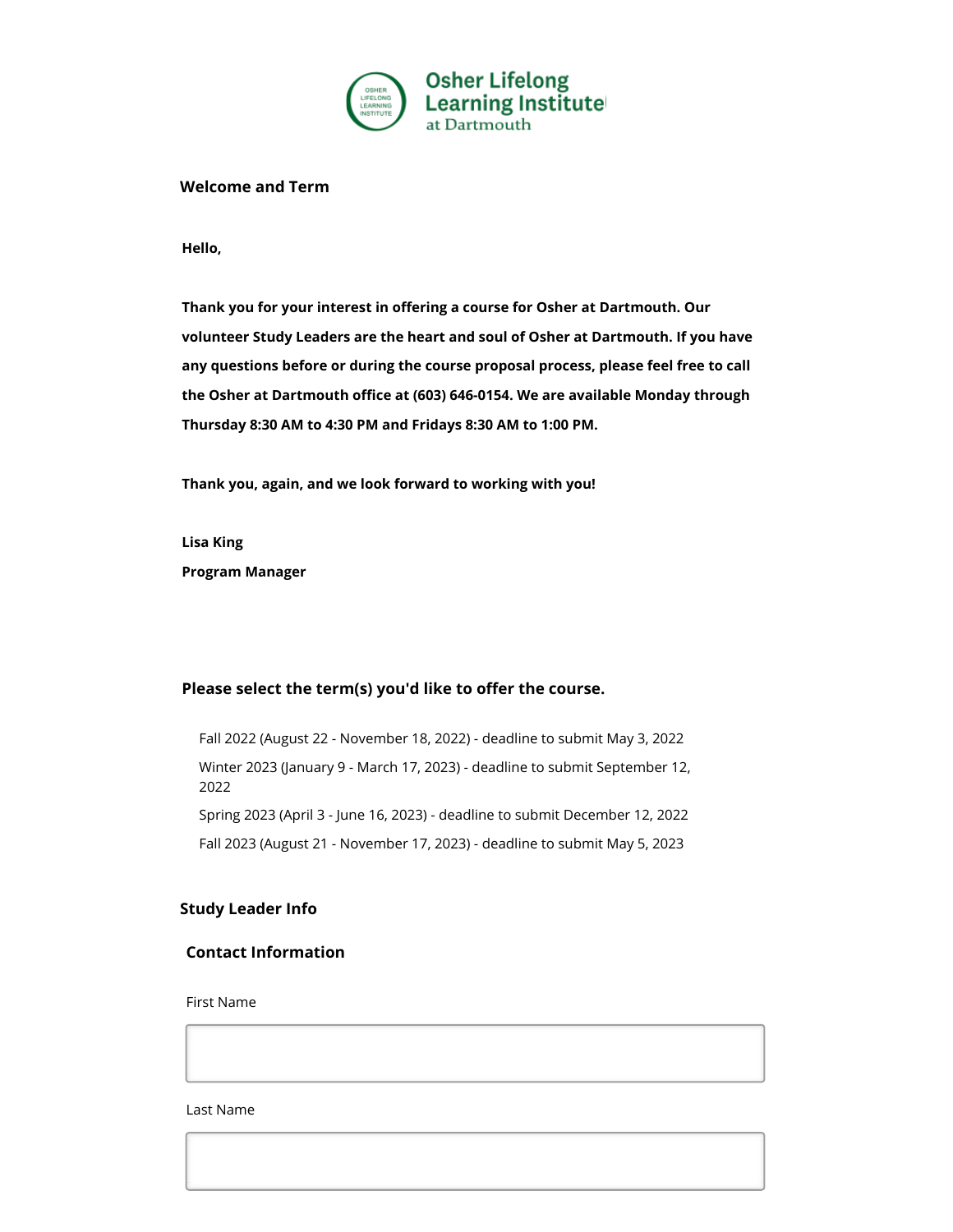#### Address

City/Town

State

Zip Code

Email Address

Phone Number (xxx-xxx-xxxx)

Name as it should appear on namebadge

**Please provide a headshot of yourself (optional)**

**If there is more than one Study Leader, please enter their name(s) and contact information here:**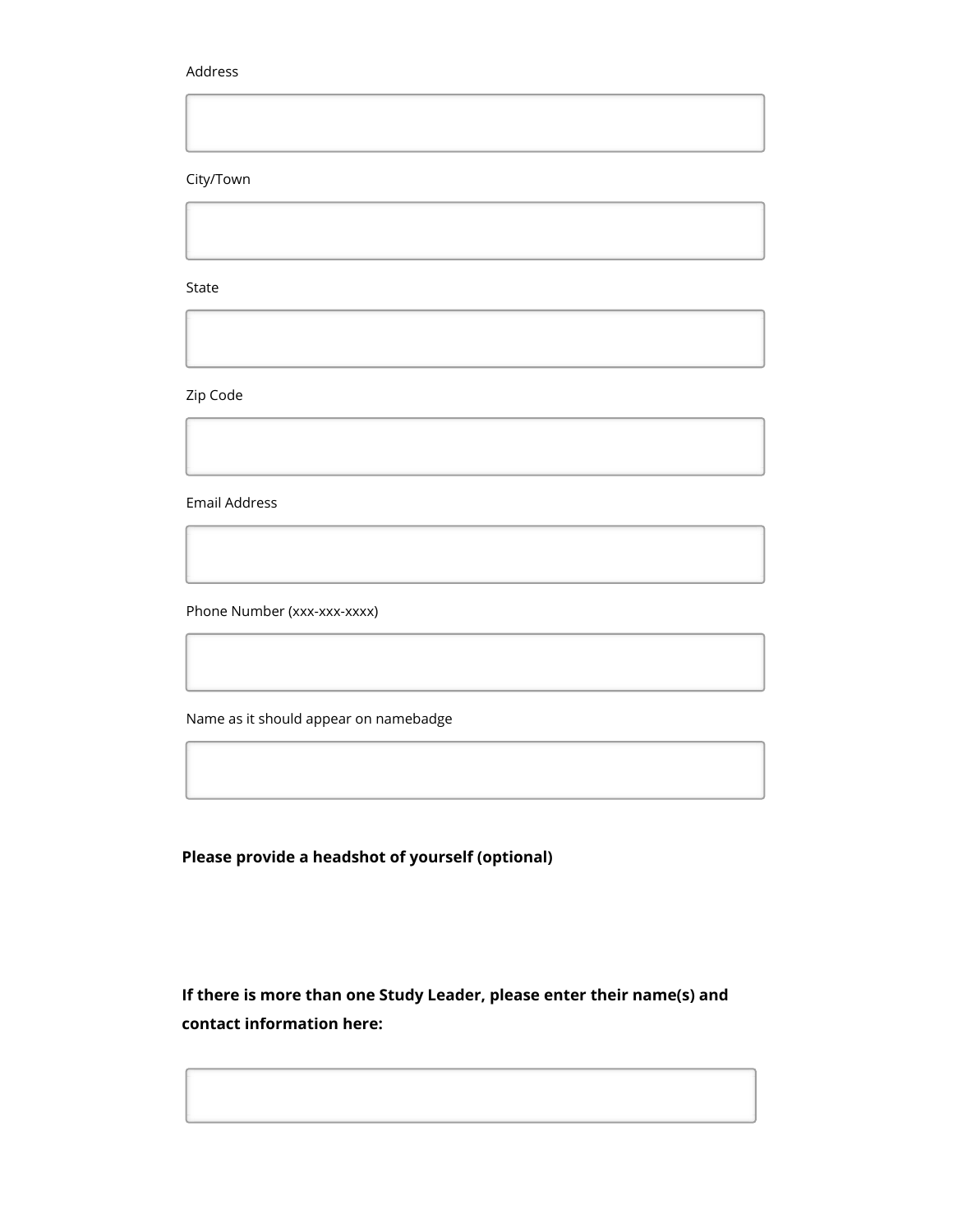## **Are you a new Osher Study Leader?**

Yes No

**When was the last term you offered a course?**

**Would you like a mentor? (A mentor is a seasoned Study Leader who can be a resource for your questions and concerns as you design and deliver your course.)**

Yes No

# **Would you like to be a mentor?**

Yes No

## **Course Information**

**Course Title**

**(maximum 50 characters)**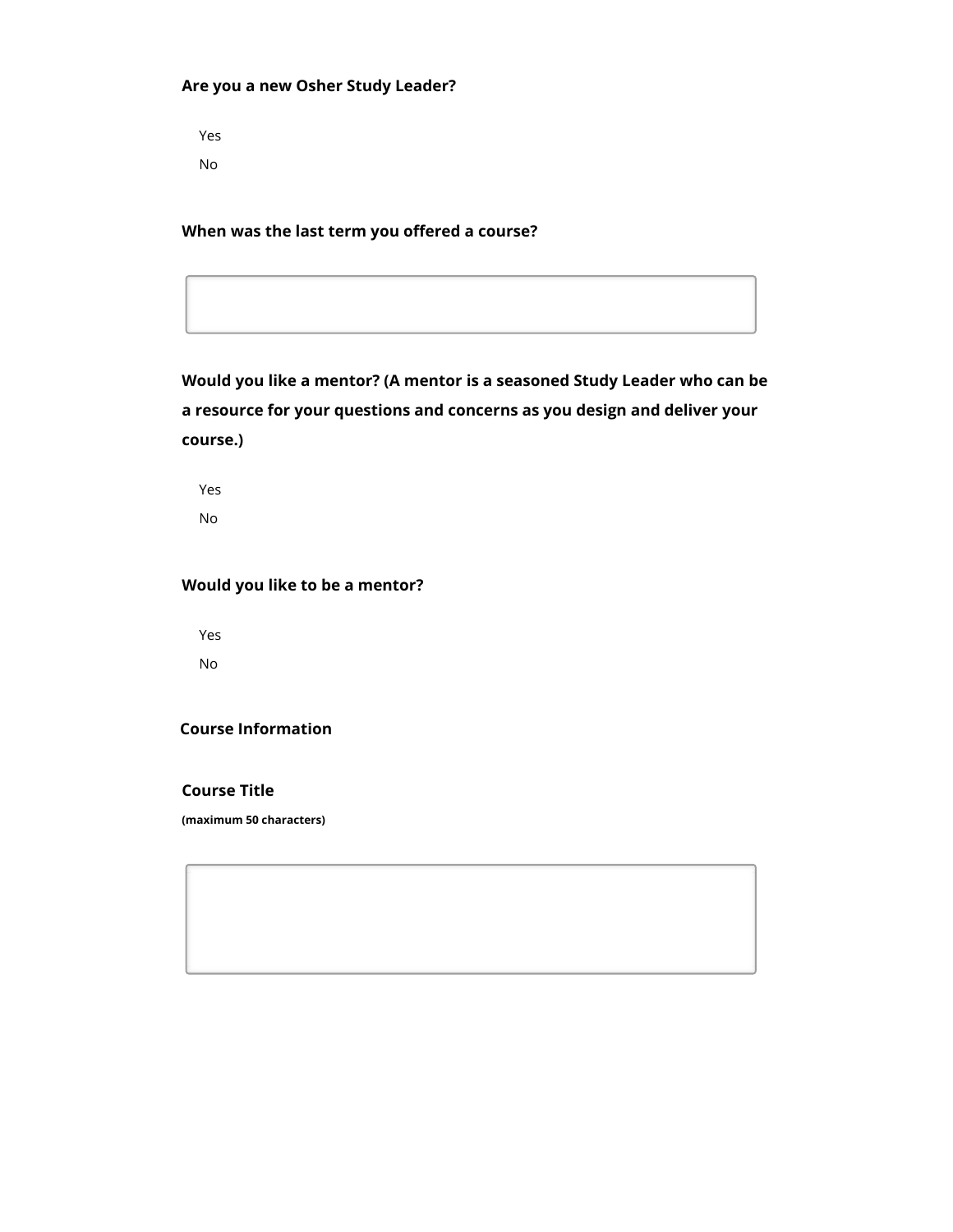#### **Course Description**

**(maximum 1,500 characters)**

### **Brief Course Description for Advertising**

**(maximum 300 characters)**

#### **Study Leader Biography**

**(maximum 500 characters; please note that this limit is a sum of all bio content for all Study Leaders, not an allowance for each individual bio)**

## **Category/Subject**

ARTS (creative arts, media arts, fine arts, culture)

CURRENT AFFAIRS (issues from today's headlines; topics may cover a wide range of subjects and disciplines)

HUMANITIES (languages, literature, philosophy, religion)

INSTRUCTIONAL (personal development or practical instruction)

INTERDISCIPLINARY (topics combine more than one major discipline)

NATURAL SCIENCES (biology, chemistry, geology, mathematics, physics, etc.)

SOCIAL SCIENCES (anthropology, economics, history, political science, psychology, sociology)

TRAVEL (includes material regarding past journeys as well as study in anticipation of future travel plans)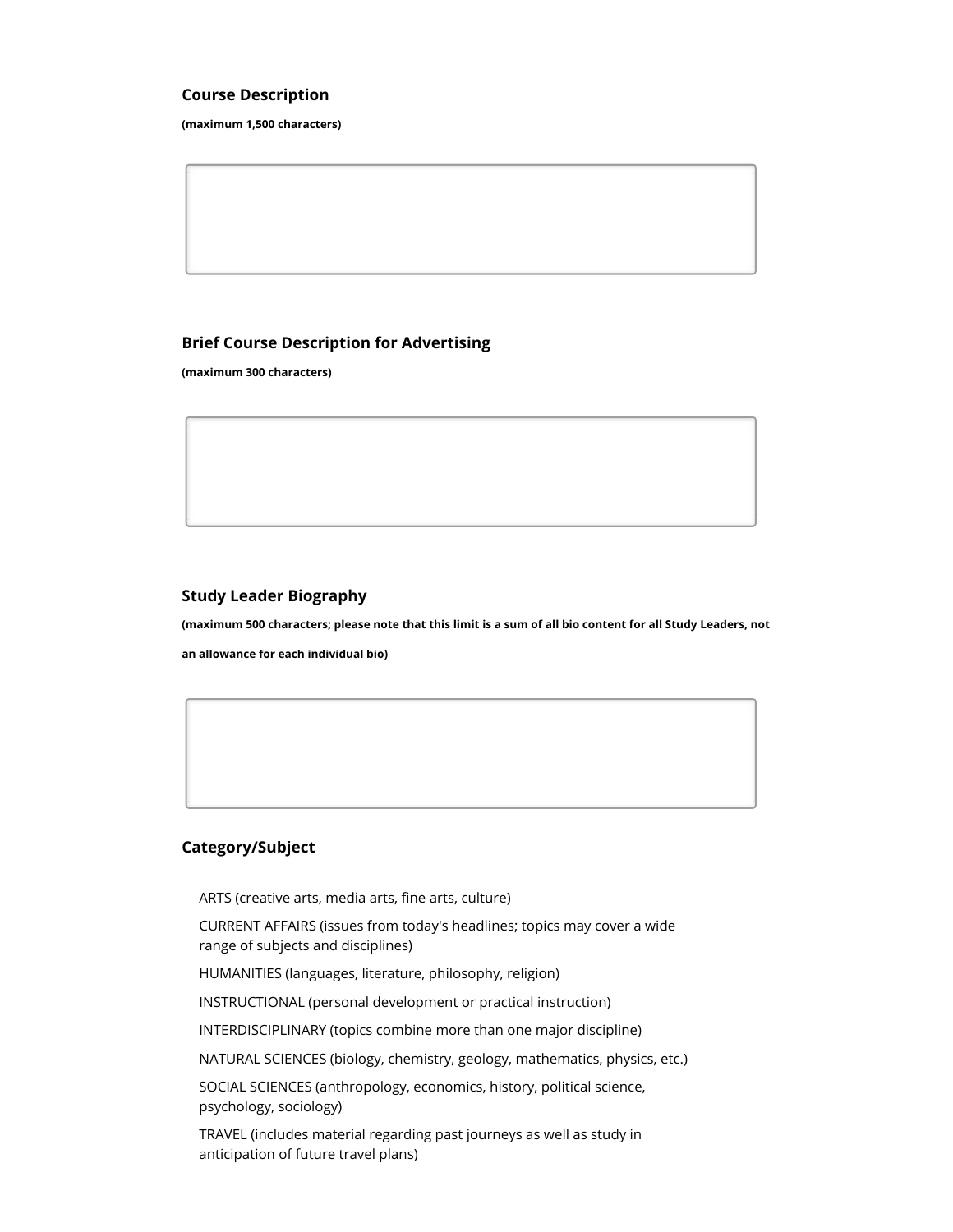# **Scheduling**

# **How will you present your course?**

Zoom

In-person

HyFlex (Teaching in-person with participants in the classroom and on Zoom) Other, please specify below.



# **Select your desired schedule (multiple selections are encouraged in order to allow the office more freedom in planning the term)**

|                            |   |               | Mondays | Tuesday | Wednesday | Thursday |
|----------------------------|---|---------------|---------|---------|-----------|----------|
| 9:00<br>AM-<br>11:00<br>AM | L | L             | $\Box$  | e.      |           |          |
| 11:30<br>AM-<br>1:30<br>PM |   | $\mathcal{L}$ |         |         |           |          |
| 2:00<br>PM-<br>4:00<br>PM  |   | $\sim$        |         |         |           |          |
| 4:30<br>PM-<br>6:30<br>PM  |   | n and         |         |         |           |          |
| 5:00<br>PM-<br>7:00<br>PM  |   | ۰             |         |         |           |          |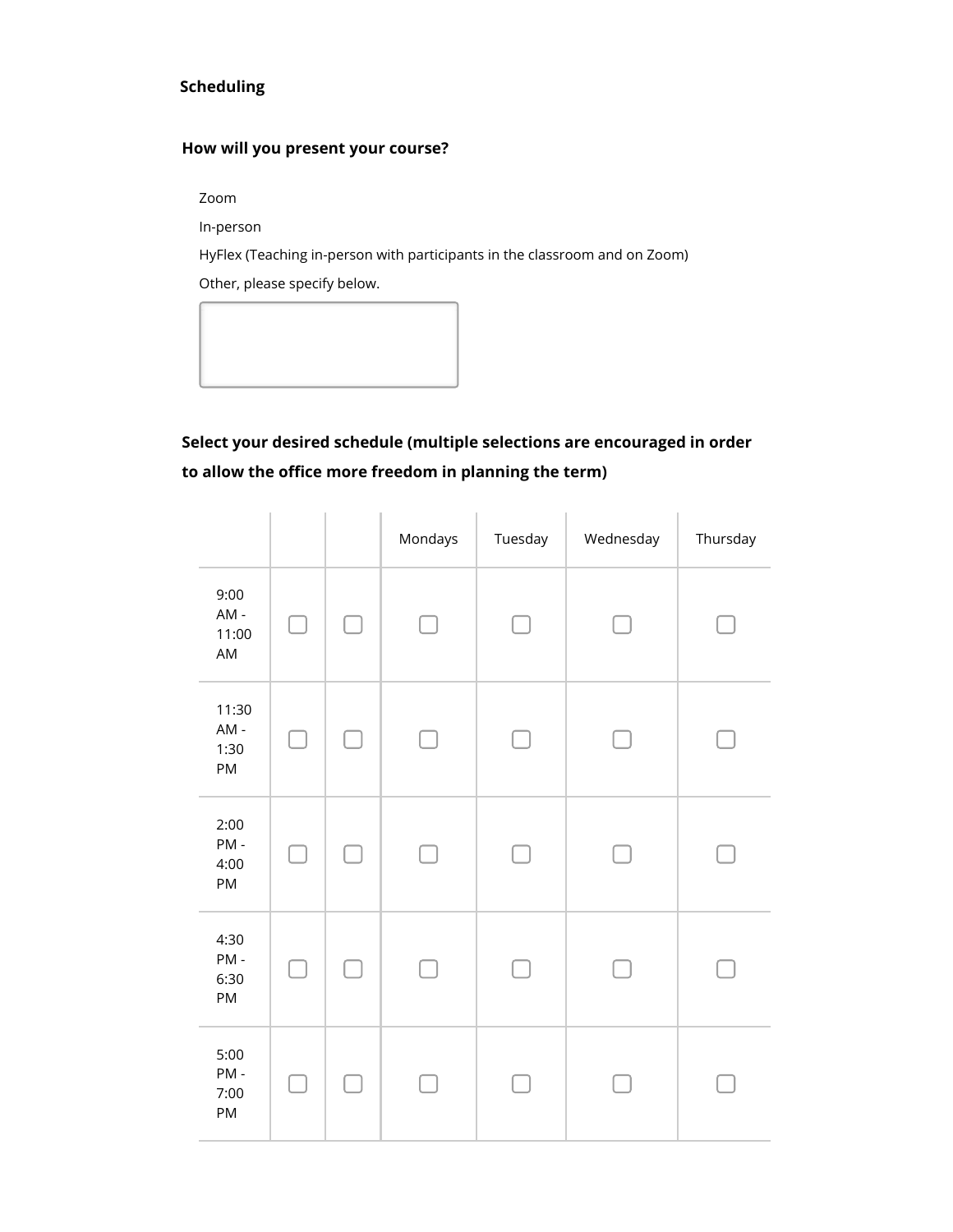**Select your desired schedule (multiple selections are encouraged in order to allow the office more freedom in planning the term)**

|                            |                |        | Mondays | Tuesday        | Wednesday | Thursday |
|----------------------------|----------------|--------|---------|----------------|-----------|----------|
| 9:30<br>AM-<br>11:30<br>AM | $\blacksquare$ | $\Box$ | $\Box$  | $\blacksquare$ |           |          |
| 12:30<br>PM-<br>2:30<br>PM | $\Box$         | $\Box$ | $\Box$  | $\Box$         |           |          |
| 3:30<br>PM-<br>5:30<br>PM  | $\Box$         | П      | $\Box$  |                |           |          |
| 4:30<br>PM-<br>6:30<br>PM  | - 1            | $\Box$ |         |                |           |          |
| 5:00<br>PM-<br>7:00<br>PM  |                | L      |         |                |           |          |

**Please provide any additional scheduling notes here.**

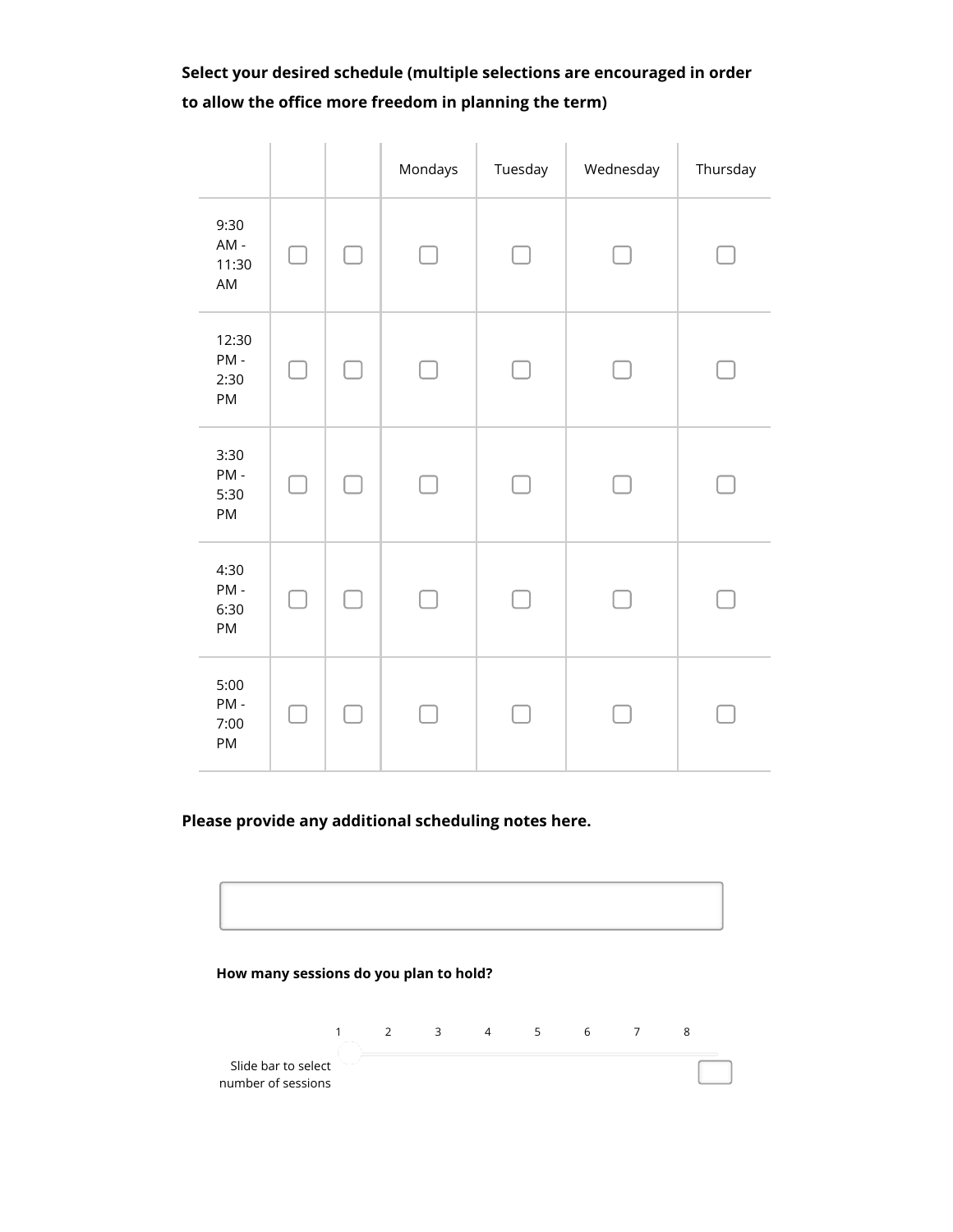#### **Please indicate the ideal number of participants for your course.**

Maximum number

Minimum number

#### **Class Format**

**Study Leaders presenting a course via Zoom for the first time must complete the training workshop offered by Osher staff each term. We will let you know of upcoming trainings before term.**

### **Have you ever taught a course via Zoom before?**

Yes

No

#### **Reliability of your internet connect**

Unreliable (often freezes, disconnects) Fairly reliable (occasional freezes) Always reliable (never a problem)

# **Would you like to broadcast your course from One Court Street to avoid connection difficulties?**

Yes No

# **Would you like to record your Zoom class sessions? (Recordings are shared only with registered participants.)**

Yes No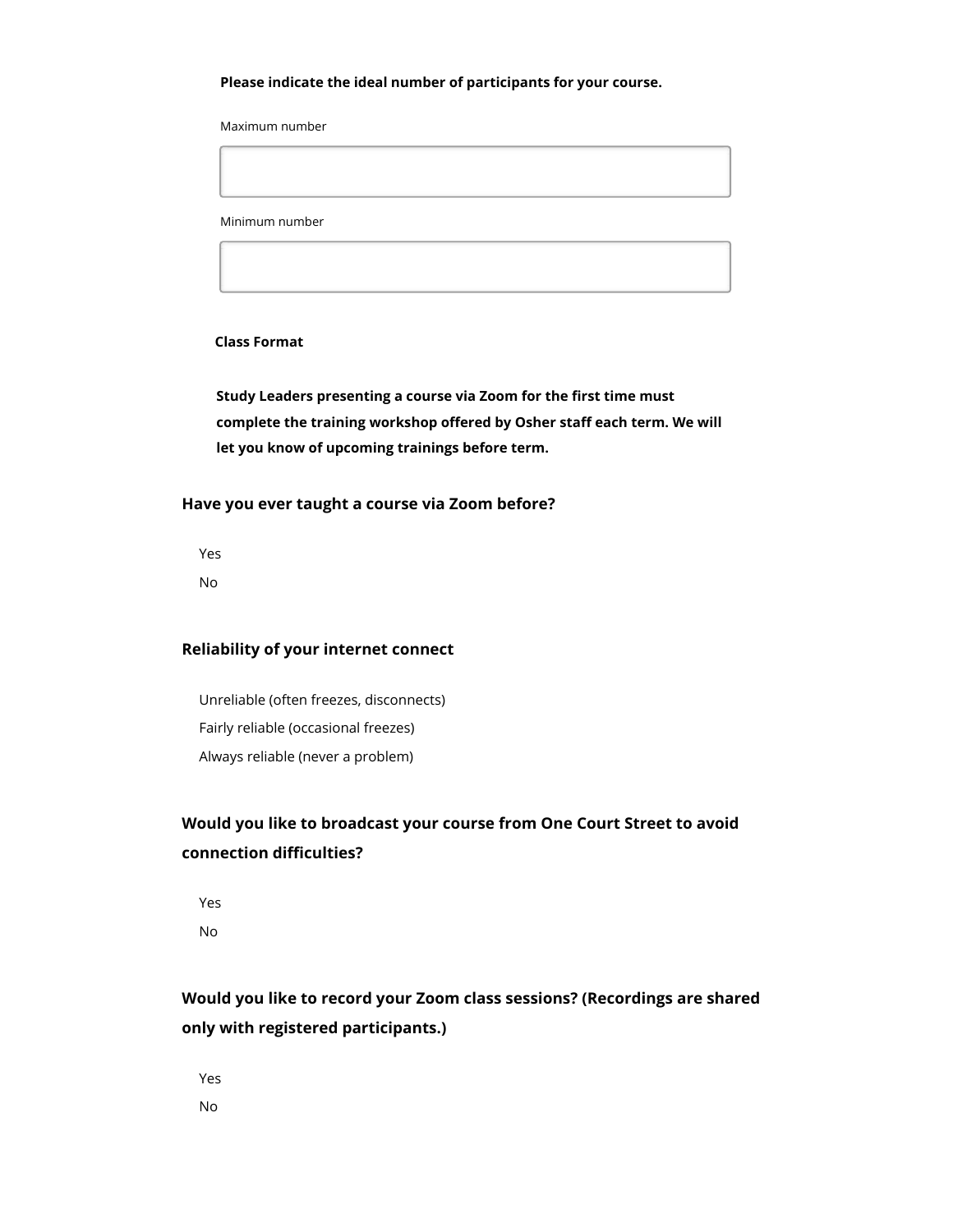#### **Classroom Equipment**

#### **What type of device do you plan to use for class?**

**Note: We do not recommend using a tablet to present Zoom courses.**

Mac PC none

**Do you plan to use two screens? (This would mean your laptop plus an external monitor or the classroom display.)**

Yes No

**The One Court Street classrooms have TV screens to display your presentation, YouTube videos, etc.**

### **What equipment will you need in the classroom?**

Wireless Presentation Remote Tabletop name plates for participants Conference Call Phone Document Camera CD Player DVD Player No equipment needed Other, please specify below.

#### **Course Materials and Textbooks**

**Study Leaders may be reimbursed for up to \$60 for course materials. Please save any receipts and mail them to the Osher at Dartmouth office (One Court Street, Suite 380, Lebanon, NH 03766).**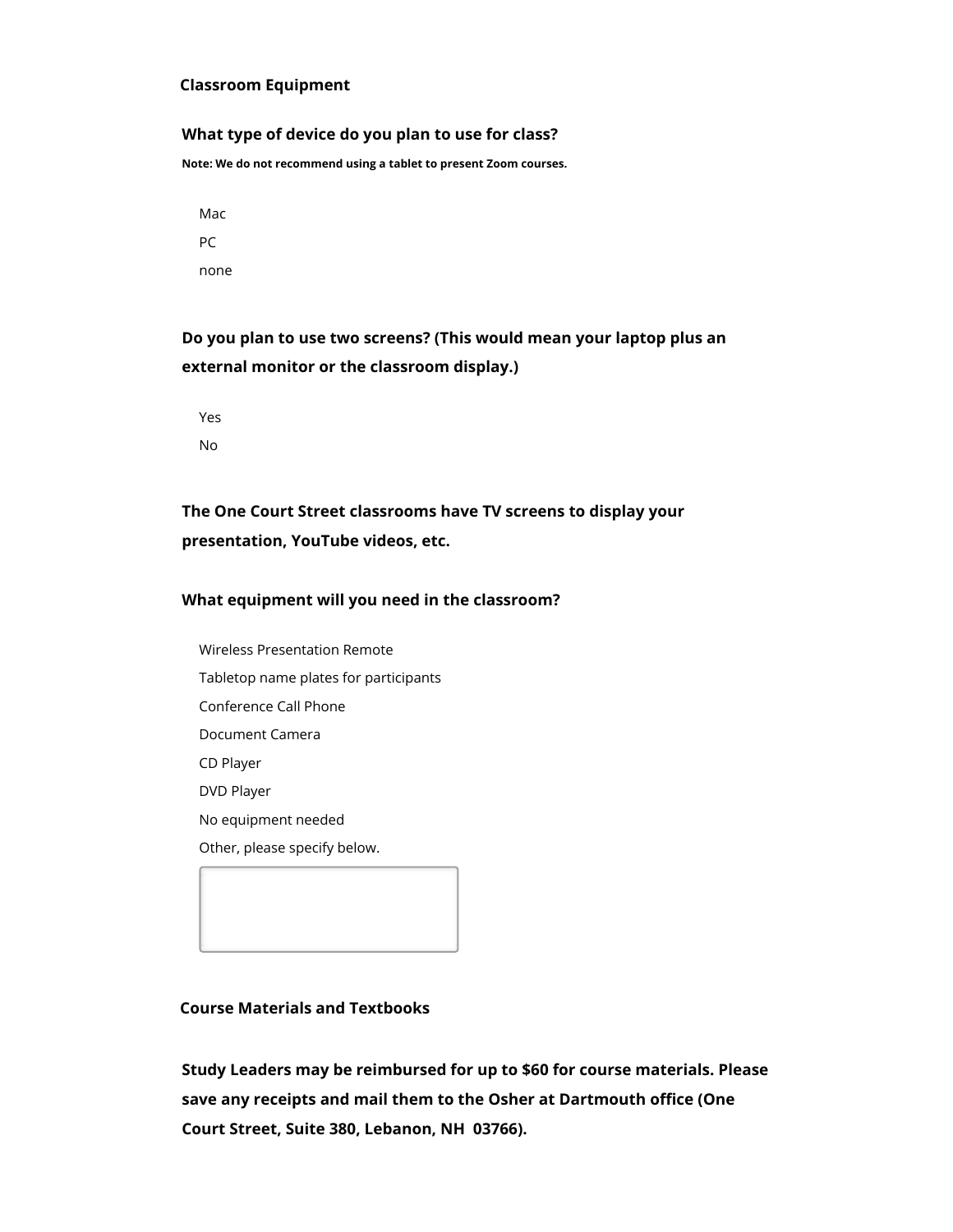**Do you plan to distribute any course materials? (You will need to provide these digital materials via email or by uploading them to your course's Google Drive folder.)**

Yes

No

Comments:



#### **Are the course materials required reading or optional?**

Required Optional

#### **Will class members need any books for your course?**

Yes No

#### **Book Notes:**

- **1. It is the responsibility of the Study Leader to email the Norwich Bookstore or Still North Books to confirm that the book(s) you wish to order for your course are available before you submit this form.**
- **2. The total cost of the required book(s) should not exceed \$60. Please confirm with the bookstore staff how much your book(s) will cost, and**

**note the price on this form.**

**3. If you require a book for your course, it is vital it is used during the course. Please remember that you can make it optional for your participants to purchase the book.**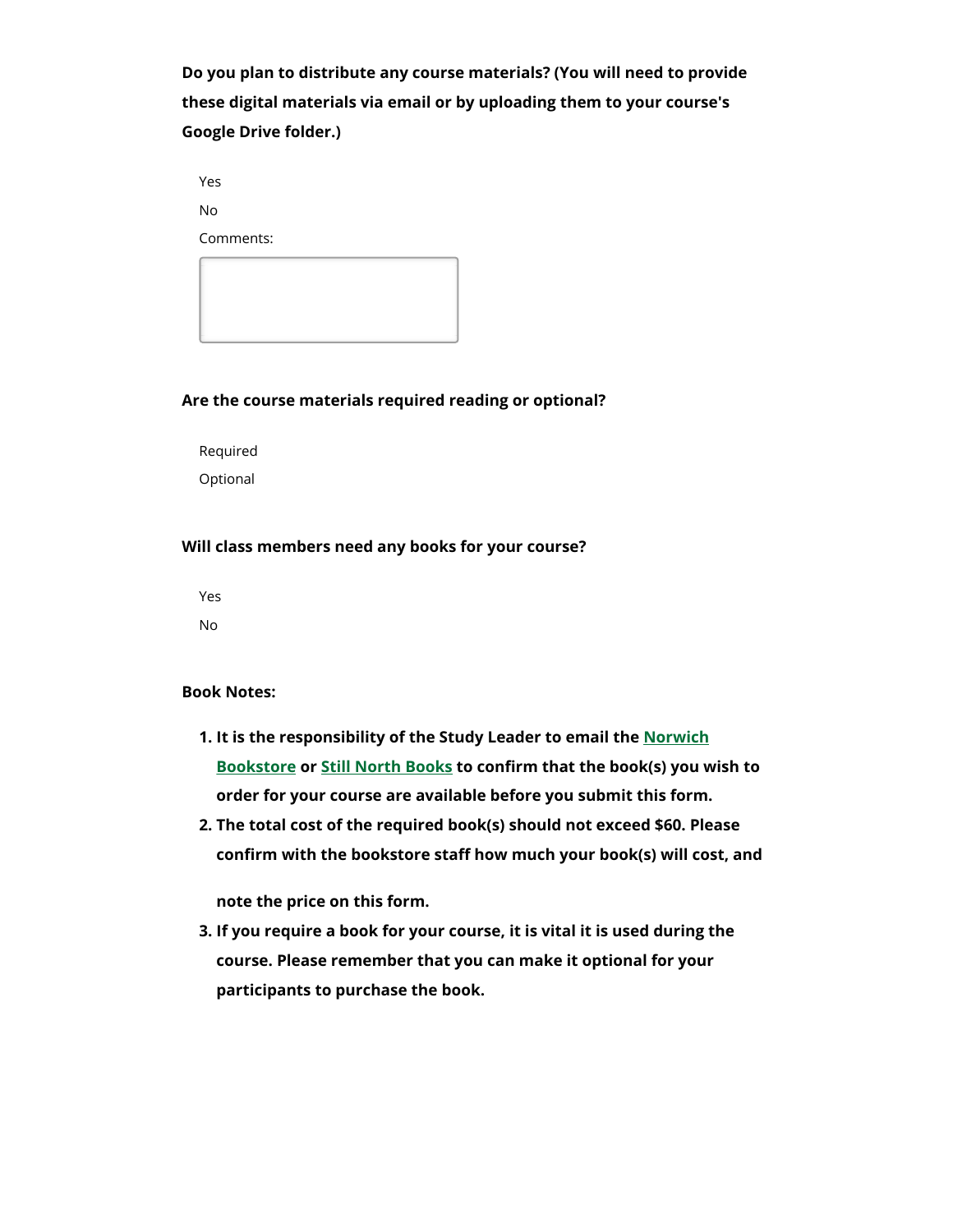# **Have you confirmed availability and pricing with Norwich Bookstore or Still North Books?**

Yes, I confirmed with Norwich Bookstore.

Yes, I confirmed with Still North Books.

No

## **Book 1 Information**

Author

Title

Publisher

ISBN-13 (xxx-xxxxxxxxxx)

Cost

Required or Optional

# **Are you requiring or suggesting any other books?**

Yes

No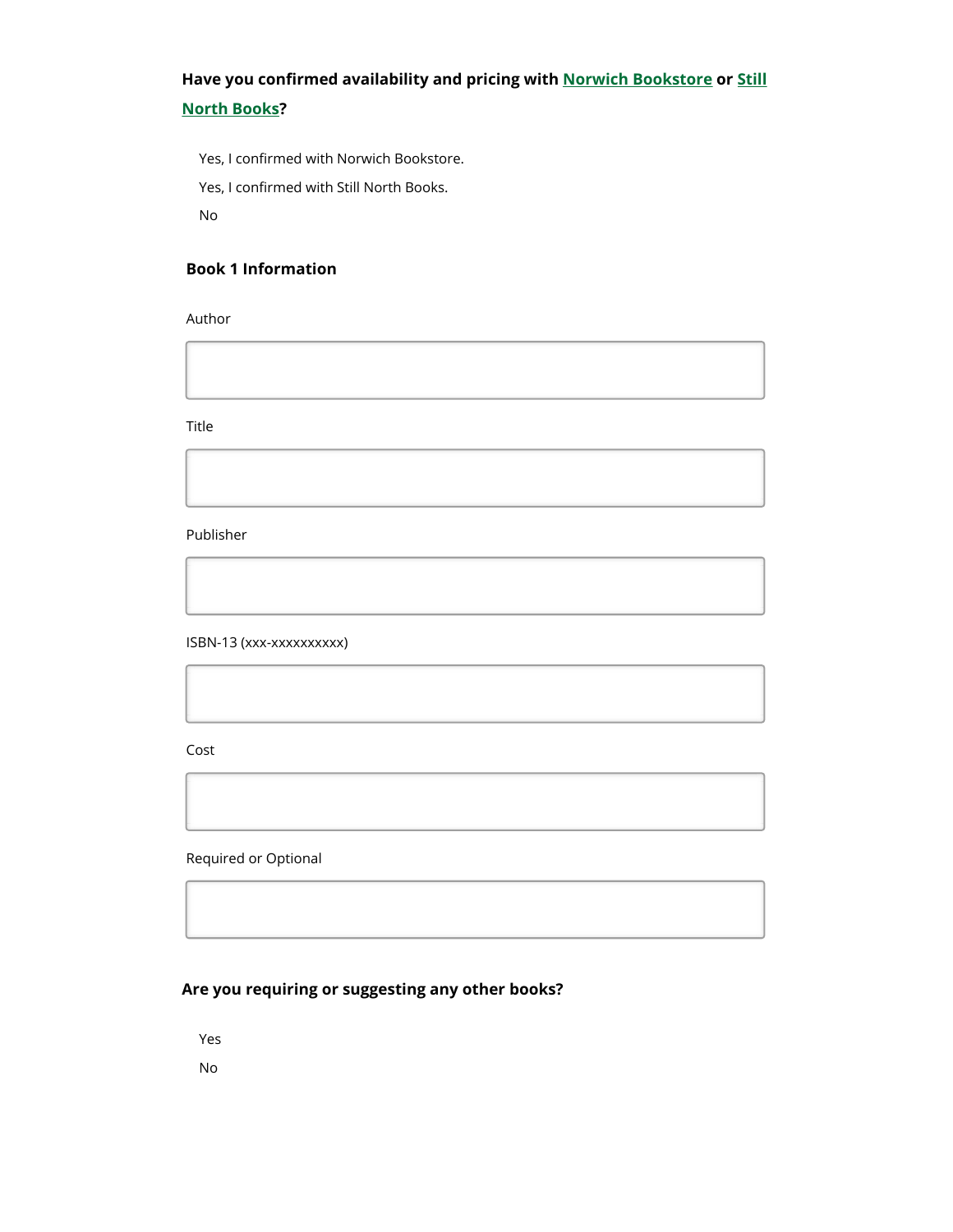## **Book 2 Information**

Author

Title

Publisher

ISBN-13 (xxx-xxxxxxxxxx)

Cost

Required or Optional

# **Are you requiring or suggesting any other books?**

Yes

No